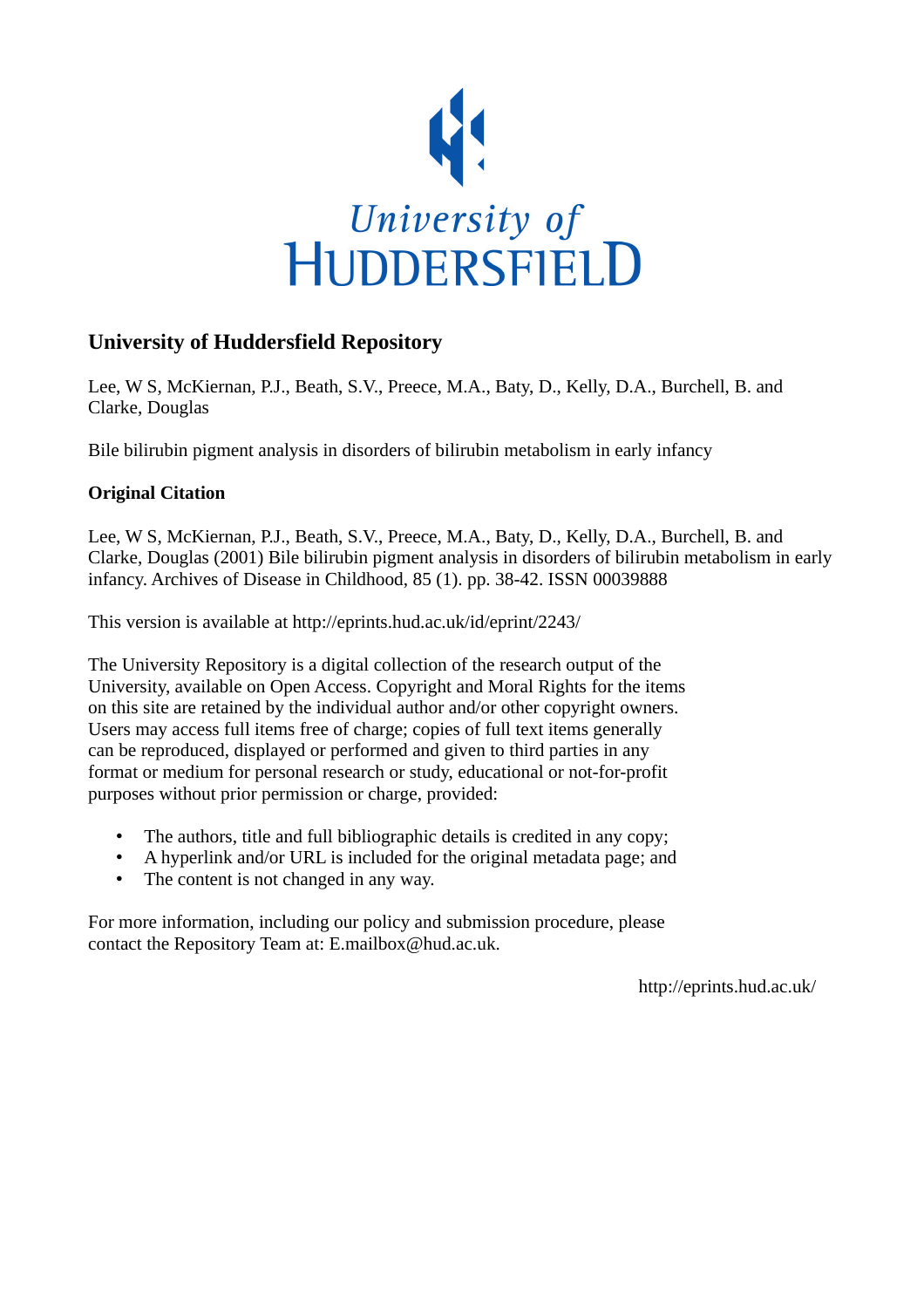

## **bilirubin metabolism in early infancy Bile bilirubin pigment analysis in disorders of**

W S Lee, P J McKiernan, S V Beath, et al.

doi: 10.1136/adc.85.1.38 Arch Dis Child 2001 85: 38-42

**<http://adc.bmj.com/content/85/1/38.full.html>** Updated information and services can be found at:

|                                                                                                                                                                         | These include:                                                                                                                                                                                                                                             |  |  |  |  |  |  |  |
|-------------------------------------------------------------------------------------------------------------------------------------------------------------------------|------------------------------------------------------------------------------------------------------------------------------------------------------------------------------------------------------------------------------------------------------------|--|--|--|--|--|--|--|
| <b>References</b>                                                                                                                                                       | This article cites 13 articles, 3 of which can be accessed free at:<br>http://adc.bmj.com/content/85/1/38.full.html#ref-list-1                                                                                                                             |  |  |  |  |  |  |  |
|                                                                                                                                                                         | Article cited in:<br>http://adc.bmj.com/content/85/1/38.full.html#related-urls                                                                                                                                                                             |  |  |  |  |  |  |  |
| Receive free email alerts when new articles cite this article. Sign up in the box at<br><b>Email alerting</b><br>the top right corner of the online article.<br>service |                                                                                                                                                                                                                                                            |  |  |  |  |  |  |  |
|                                                                                                                                                                         |                                                                                                                                                                                                                                                            |  |  |  |  |  |  |  |
| <b>Topic collections</b>                                                                                                                                                | Articles on similar topics can be found in the following collections<br>Immunology (including allergy) (44109 articles)<br>Child health (26400 articles)<br>Artificial and donated transplantation (2302 articles)<br>Metabolic disorders (11907 articles) |  |  |  |  |  |  |  |

**Notes**

**<http://adc.bmj.com/cgi/reprintform>** To order reprints of this article go to: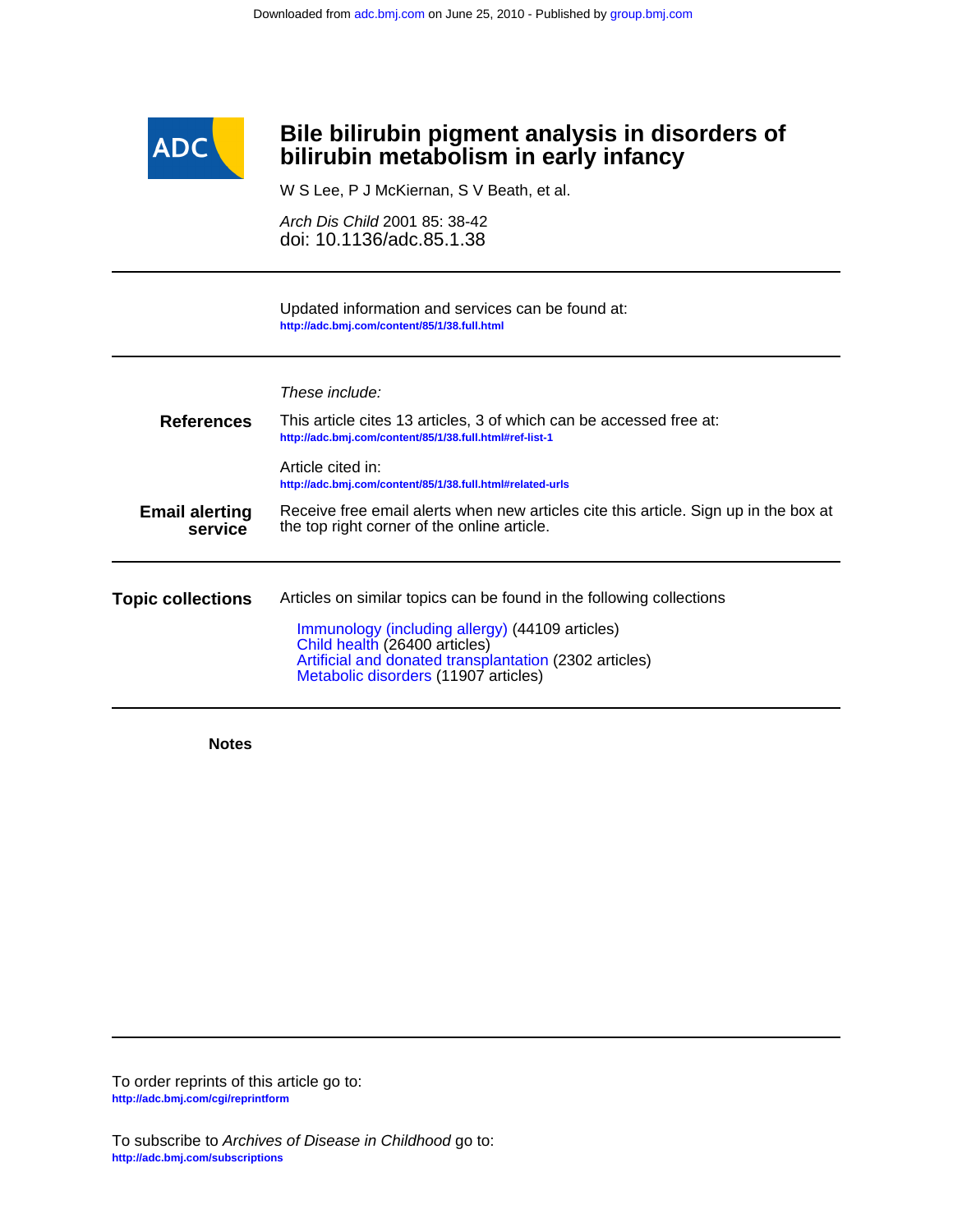# Bile bilirubin pigment analysis in disorders of bilirubin metabolism in early infancy

W S Lee, P J McKiernan, S V Beath, M A Preece, D Baty, D A Kelly , B Burchell, D J Clarke

## **Abstract**

*Background***—Early and accurate diagnosis of Crigler–Najjar syndrome, which causes prolonged unconjugated hyperbilirubinaemia in infancy, is important, as orthotopic liver transplantation is the definitive treatment.**

*Aim***—To determine whether bilirubin pigment analysis of bile in infants with prolonged unconjugated hyperbilirubinaemia provides useful diagnostic information in the first 3 months of life.**

*Methods***—Retrospective review of patients with prolonged unconjugated hyperbilirubinaemia referred to the liver unit, Birmingham Children's Hospital, for the diagnosis of Crigler–Najjar syndrome. Bile bilirubin pigment composition was determined by high performance liquid chromatography. Initial diagnoses were made based on the result of bile bilirubin pigment composition. Final diagnoses were made after reviewing the clinical course, response to phenobarbitone, repeat bile bilirubin pigment composition analysis, and genetic studies.**

*Results***—Between 1992 and 1999, nine infants aged less than 3 months of age with prolonged hyperbilirubinaemia underwent bile bilirubin pigment analyses. Based on these, two children were diagnosed with Crigler–Najjar syndrome (CNS) type 1, six with CNS type 2, and one with Gilbert's syndrome. Five children whose initial diagnosis was CNS type 2 had resolution of jaundice and normalisation of serum bilirubin after discontinuing phenobarbitone, and these cases were thought to be normal or to have Gilbert's syndrome. One of the initial cases of CNS type 1 responded to phenobarbitone with an 80% reduction in serum bilirubin consistent with CNS type 2. In all, the diagnoses of six cases needed to be reviewed.**

*Conclusions***—Early bile pigment analysis, performed during the first 3 months of life, often shows high levels of unconjugated bilirubin or bilirubin monoconjugates, leading to the incorrect diagnosis of both type 1 and type 2 Crigler–Najjar syndrome.**

(*Arch Dis Child* 2001;**85**:38–42)

Keywords: bile; bilirubin pigment analysis; Crigler–Najjar syndrome; Gilbert's syndrome Unconjugated hyperbilirubinaemia is an important problem in the neonatal period. Common causes include physiological jaundice, breast milk jaundice, overproduction (that is, polycythaemia), systemic disease (congenital hypothyroidism, sepsis), and inherited disorders of bilirubin metabolism.<sup>1</sup> These latter include Crigler–Najjar syndrome (CNS) types 1 and 2—caused by a deficiency of hepatic uridine diphosphate glucuronosyl transferase (UGT) and characterised by high serum levels of unconjugated bilirubin that appear in the first few days after birth<sup>2</sup>—and Gilbert's syndrome.<sup>3</sup>

Accurate diagnosis of Crigler–Najjar syndrome is important because of the implications for prognosis and treatment. Treatment of CNS type 1 consists of the aggressive use of measures to remove bilirubin (either phototherapy or exchange transfusion), while liver transplantation is the definitive treatment.<sup>45</sup> The major differentiating characteristic between the two types of Crigler–Najjar syndrome is the response to drugs that induce activity of cytochrome P450 enzymes.<sup>6-8</sup> Phenobarbitone (phenobarbital) causes a significant decline in the serum bilirubin of patients with type 2 disease, with increased hepatic clearance of radiolabelled bilirubin and increased biliary levels of bilirubin diglucuronides.<sup>689</sup> However, differentiating Crigler-Najjar syndrome type 1 from type 2 solely on the basis of response to phenobarbitone can sometimes be misleading.<sup>10</sup> Differentiation using bile bilirubin pigment analysis has been recommended.<sup>11 12</sup> In CNS type 1, duodenal bile is practically devoid of bilirubin conjugates. In CNS type 2, bilirubin monoglucuronides are present and some diglucuronides may be detectable during treatment with phenobarbitone.<sup>11 12</sup> In Gilbert's syndrome, bilirubin diglucuronides are the predominant pigment.<sup>11</sup>

The timing of the duodenal aspirate is important. Subsequent management and prognosis depend on an accurate diagnosis, and clinicians are often under pressure to make an early diagnosis. We have reviewed the eventual outcome of children who had bile bilirubin pigment analysis undertaken in early infancy, in order to determine whether early pigment analysis provides useful diagnostic information.

#### **Methods**

We reviewed retrospectively those infants with severe neonatal unconjugated hyperbilirubinaemia who were referred to the liver unit, Birmingham Children's Hospital, between

**Liver Unit, Birmingham Children's Hospital, Steelhouse Lane, Birmingham B4 6NH, UK** W S Lee P J McKiernan S V Beath D A Kelly

**Biochemistry Unit, Birmingham Children's Hospital** M A Preece

**Department of Molecular and Cellular Pathology, Ninewells Hospital and Medical School, Dundee, Scotland, UK** D Baty B Burchell

**Division of Biological Science, University of Huddersfield, Queensgate, Huddersfield, UK** D J Clarke

Correspondence to: Dr McKiernan email: pat.mckiernan@ bhamchildrens.wmids.nhs.uk

Accepted 20 February 2001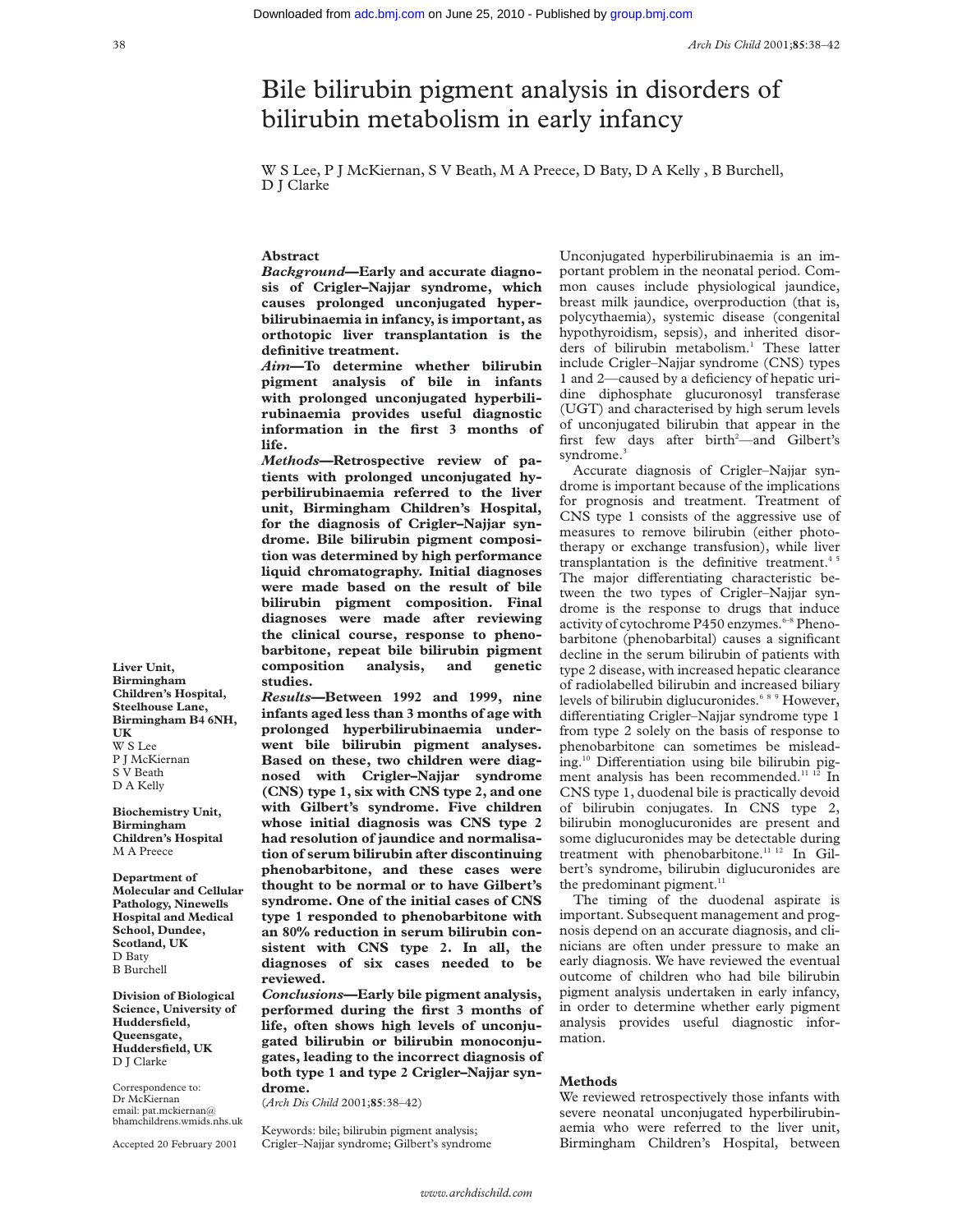1992 and 1999. Common causes of prolonged unconjugated hyperbilirubinaemia were excluded by the referring clinicians. Basic demographic data, family history, onset of jaundice, peak serum bilirubin, and clinical response to phenobarbitone treatment were obtained from the case notes. Abdominal ultrasound and liver biopsies were performed when clinically indicated. The final diagnosis was made on the basis of a combination of results of bile bilirubin pigment analysis, genetic studies, clinical course, and response to phenobarbitone.

COLLECTION OF BILE AND BIOCHEMICAL ANALYSES

Phototherapy was suspended at least 24 hours before the collection of bile pigment. Bile was collected during upper gastrointestinal endoscopy. The secretion of bile into the duodenum was facilitated by intravenous injection of 1–2 units/kg of cholecystokinin, and 2–5 ml of bile were extracted from the duodenum. The bile aspirates obtained were immediately shielded from light, frozen with liquid nitrogen, and stored at −80°C. The bilirubin pigment composition of the bile was determined by high performance liquid chromatography (HPLC) analysis of native tetrapyrolles of unconjugated bilirubin and bilirubin glucuronides at the department of molecular and cellular pathology, Ninewells Hospital, Dundee, Scotland, and the Division of Biological Sciences, University of Huddersfield, England, as previously described.<sup>13</sup>

The reference ranges of bile bilirubin pigments for normal subjects were: unconjugated 0–2%, monoglucuronides 7–16%, diglucuronides 79–91%. Analysis showed that exposure of bile samples to the light source used during the endoscopy procedure had no significant effect on the measured composition of bilirubin pigments (Clarke DJ, Burchell B, unpublished data). Initial diagnosis of Crigler– Najjar syndrome type 1 or type 2 or Gilbert's syndrome was made according to the bile bilirubin pigment composition.<sup>1</sup>

Genetic studies for Crigler–Najjar syndrome and Gilbert's syndrome were performed as previously described.<sup>3 14</sup> Whole blood was obtained and DNA extracted. A homozygosity for a (TA)7TAA (TA7/TA7) has been associated with Gilbert's syndrome.<sup>14</sup> Crigler-Najjar syndrome types 1 and 2 were diagnosed when there was homozygosity or double heterozygosity for known mutations.

### **Results**

During the period of 1992 to 1999, nine infants aged less than 3 months with severe unconjugated hyperbilirubinaemia were referred to the hepatology unit, Birmingham Children's Hospital, for further diagnosis. There were five boys and four girls. Eight were delivered at term, while case No 6 was delivered at 36 weeks. Six were white (Europid) and three were born to consanguineous Asian parents originating from the Indian subcontinent. There was no family history of severe neonatal jaundice.

All infants had onset of severe jaundice within first week of life (median 3 days). The peak serum bilirubin ranged from 300 to 650 µmol/l (median 396 µmol/l). All required phototherapy, while case No 8 had double exchange transfusions. Four cases (cases 2, 6, 7, and 9) were started on phenobarbitone at 5 mg/kg body weight by their referring clinicians. Five cases were breast fed (cases 3, 4, 5, 7, and 8). Case 5 had an atrioventricular septal defect. Three cases (cases 1, 2, and 3) had liver biopsy as part of the diagnostic workup. All were reported as normal histologically.

## BILE BILIRUBIN PIGMENT ANALYSIS

The bile bilirubin pigment analyses were performed between ages of 10 and 58 days (median 25 days) (table 1). Based on the results of analyses (first analysis in case 3), there were two infants with CNS type 1, six with CNS type 2, and one with Gilbert's syndrome. Case No 3 had two analyses. The second analysis was carried out seven months after the first, while the patient was treated with phenobarbitone and when the serum bilirubin

*Table 1 Demographic data, peak serum bilirubin, and results of bile bilirubin pigment analysis in nine children with prolonged and severe unconjugated hyperbilirubinaemia*

| Case<br>$N$ o  | Sex | $Ethnicity*$ | Onset of<br>jaundice (days) | Peak SB<br>(umol/l)      | Conjugated<br>$SB$ ( $umoll$ ) | UC bilirubin<br>$(\mu mol/l)$ | Age of bile<br>analysis (days) | PB                       | UC $(%)$<br>$(0-2)$ <sup>+</sup> | MC (%)<br>$(7-16)$ <sup>+</sup> | DC(%)<br>$(79 - 91)$ <sup>+</sup> | Diagnosis‡       |
|----------------|-----|--------------|-----------------------------|--------------------------|--------------------------------|-------------------------------|--------------------------------|--------------------------|----------------------------------|---------------------------------|-----------------------------------|------------------|
|                | M   | European     |                             | 431                      | $\mathbf{0}$                   | 431                           | 19                             | -                        | 100                              |                                 | $\Omega$                          | CNS <sub>1</sub> |
| $\overline{c}$ | F   | European     | $\overline{4}$              | 396                      | $\overline{c}$                 | 394                           | 38                             | $\ddot{}$                | 19                               | 81                              | $\Omega$                          | CNS <sub>2</sub> |
| 3              | M   | Asian        | 3                           | 650                      | 10                             | 640                           | 25                             | $\qquad \qquad$          | 100                              |                                 | $\Omega$                          | CNS <sub>1</sub> |
|                |     |              |                             |                          |                                |                               | $8 \text{ m}$                  | $\ddot{}$                |                                  | 91                              | 8                                 |                  |
| $\overline{4}$ | M   | European     | 2                           | 300                      | $\mathbf{0}$                   | 300                           | 25                             | -                        | $\overline{c}$                   | 34                              | 64                                | Gilbert          |
| 5              | F   | Asian        |                             | 456                      | 20                             | 436                           | 18                             | -                        | 36                               | 57                              |                                   | CNS <sub>2</sub> |
| 6              | F   | European     | 6                           | 390                      | 10                             | 380                           | 33                             | $+$                      | 4                                | 64                              | 31                                |                  |
| $\overline{7}$ | M   | European     | 2                           | 340                      | 20                             | 320                           | 58                             | $+$                      | 25                               | 46                              | 29                                |                  |
| 8              | M   | European     | 5                           | >500                     | $\Omega$                       | >500                          | 10                             | -                        | 20                               | 53                              | 27                                |                  |
| 9              | F   | Asian        | $\overline{4}$              | 389                      | 19                             | 380                           | 41                             | $+$                      | 43                               | 26                              | 31                                |                  |
| 10             | M   | European     | 5                           |                          | -                              | -                             | 13 <sub>v</sub>                | $\overline{\phantom{0}}$ |                                  | 18                              | 82                                |                  |
| 11             | F   | European     | $2 - 3y$                    | $\overline{\phantom{0}}$ | -                              | -                             | 16 y                           | -                        | 4                                | 18                              | 78                                |                  |
| 12             | M   | European     | 5.                          | 403                      | 20                             | 383                           | 13 <sub>v</sub>                | $\ddot{}$                | 14                               | 80                              | 5                                 |                  |
| 13             | M   | European     | 16 <sub>V</sub>             | 63                       | 21                             | 52                            | 16 y                           | $\overline{\phantom{0}}$ | 12                               | 70                              | 18                                |                  |

\*The three Asians infants were born to consanguineous parents.

†Reference range for normal individuals (Clarke DJ, Burchell B, unpublished data).

‡Diagnoses based on analysis of bile bilirubin pigments.

¶Second analysis performed at 8 months of age while on phenobarbitone.

CNS 1, Crigler–Najjar type 1; CNS 2: Crigler–Najjar type 2; DC, bilirubin diglucuronides; m, months; MC, bilirubin monoglucuronides; PB, phenobarbitone treatment during bile bilirubin analysis (+, on phenobarbitone, −, not on phenobarbitone); SB, serum bilirubin; UC, unconjugated; y, years.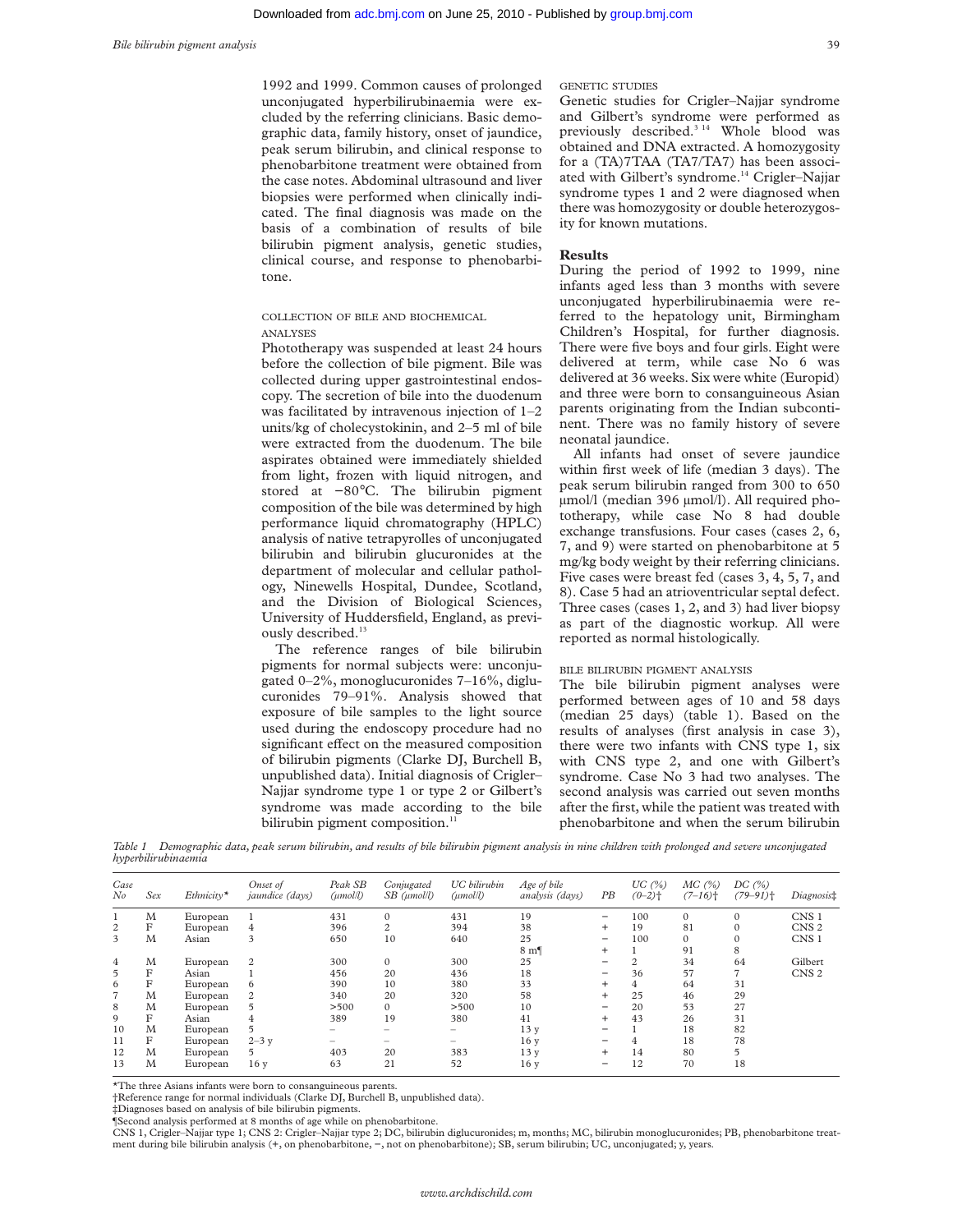*Table 2 Initial diagnosis, response to phenobarbitone, genetic studies, and final diagnosis*

| Case           | <i>Initial diagnosis</i> | Response to PB | Genetic studies      | Follow up and outcome                                                       | Final diagnosis  |
|----------------|--------------------------|----------------|----------------------|-----------------------------------------------------------------------------|------------------|
| 1              | CNS <sub>1</sub>         | None           | a                    | Phototherapy 10 h/day; awaiting liver<br>transplant                         | CNS <sub>1</sub> |
| 2              | CNS <sub>2</sub>         | Good           | b                    | On PB; SB ~78-139 µmol/l                                                    | CNS <sub>2</sub> |
| 3              | CNS <sub>1</sub>         | Good           |                      | Phototherapy discontinued at 1 year; SB<br>$\sim$ 90–110 µmol/l while on PB | CNS <sub>2</sub> |
| $\overline{4}$ | Gilbert                  | Good           |                      | PB for 1 week; SB 33 µmol/l while not on PB                                 | Gilbert          |
| 5              | CNS <sub>2</sub>         | Good           |                      | Not on PB, SB 9 µmol/l                                                      | Gilbert/normal?  |
| 6              | CNS <sub>2</sub>         | Good           |                      | SB normalised after stopping PB                                             | Gilbert/normal?  |
| $\overline{7}$ | CNS <sub>2</sub>         | Good           |                      | $PB \times 14$ d; SB 17 µmol/13 months after<br>discontinuing PB            | Gilbert/normal?  |
| 8              | CNS <sub>2</sub>         | Good           | TAA/TA6              | SB 10 µmol/l after discontinuing PB                                         | Normal           |
| 9              | CNS <sub>2</sub>         | Good           | TA6/TA6              | Clinically not jaundiced, not on PB                                         | Normal           |
| 10             | Gilbert                  |                | TA6/TA7 <sup>d</sup> | Not on PB                                                                   | Gilbert          |
| 11             | Gilbert                  |                |                      | Not on PB                                                                   | Gilbert          |
| 12             | CNS <sub>2</sub>         | Good           |                      | On PB, PB 150 μmol/l                                                        | CNS <sub>2</sub> |
| 13             | Gilbert                  |                |                      | Not on PB                                                                   | Gilbert          |

a Double heterozygous: G→C mutation at nucleoside 923 of exon 2 of *UGT 1A1,* and T residue deletion at nucleoside 1221 at exon 4. b Heterozygous for C→T mutation at nucleoside 625 of exon 1 of *UGT 1A1*.

c Negative for CNS mutation in addition to homozygous TA6/TA6, which is not associated with Gilbert's syndrome.

d Father, paternal grandmother, and uncle have TA7/TA7, which has been associated with Gilbert's syndrome.

CNS 1, Crigler–Najjar syndrome type 1; CNS 2, Crigler–Najjar syndrome type 2; PB, phenobarbitone; SB, serum bilirubin.

had fallen to 80 µmol/l. There was a marked reduction in the unconjugated bilirubin with a substantial increase in the monoglucuronides.

For comparison, the results of bile bilirubin pigment analysis of four patients older than 3 months, who were referred to the liver unit for investigations of the underlying cause of jaundice, are also shown in table 1. Cases 10 and 11 were investigated for intermittent jaundice, with a clinical diagnosis of Gilbert's syndrome. Case 12 was diagnosed clinically as CNS type 2 with persistent jaundice. The serum bilirubin was 150 µmol/l, mainly unconjugated while on phenobarbitone. Case 13 was first noticed to be jaundiced at the age of 16, after an episode of acute gastroenteritis. The serum bilirubin was 63 µmol/l, with unconjugated bilirubin 52 µmol/l.

#### GENETIC STUDIES

Genetic studies were performed in four cases (cases 1, 2, 8, and 9). Two cases (case 8 and 9) were homozygous *UGT1A1* TA6/TA6, which is not associated with hyperbilirubinaemia. Case 1 showed a heterozygous G-to-C mutation in exon 2 at nucleotide position 923 of the *UGT1A1* gene, which results in a glycine to alanine change at codon 308. A second heterozygous mutation was found where there was a T residue deletion at nucleoside 1221 (1221delT) in exon 4. Case 1 has inherited two defective *UGT1A1* alleles from each parents, resulting in complete loss of bilirubin UGT activity and CNS type 1. Case 2 showed a heterozygous C-to-T mutation at nucleotide position 625 of the *UGT1A1* gene and a heterozygous IVS4-1G-to-A mutation. In addition she is also heterozygous for *UGT1A1* promoter alleles TA6/TA7. Neither TA6/TA6 nor TA6/ TA7 are known to be associated with hyperbilirubinaemia.

### CLINICAL COURSE AND EVENTUAL DIAGNOSES

These data are shown in table 2. Diagnosis of six cases needed to be reviewed. Case 3, with unconjugated bilirubin and no mono- or diglucuronides in the bile, was initially diagnosed as CNS type 1. Phenobarbitone was started and phototherapy was continued. Serum bilirubin

fell to 40–60 µmol/l, and the duration of phototherapy shortened progressively. A second bile bilirubin pigment analysis, performed at 8 months of age, showed predominantly monoglucuronides. The diagnosis was revised to CNS type 2. Presently, at 5 years of age, the serum bilirubin is maintained in the range of 50–90 µmol/l while on phenobarbitone.

Five cases (cases 5, 6, 7, 8, and 9), which had an initial diagnosis of CNS type 2, had resolution of jaundice and a fall in serum bilirubin following treatment with phenobarbitone. They have all had normal serum bilirubin since discontinuation of phenobarbitone. In addition, both case 8 and case 9 had negative genetic studies for the Crigler–Najjar syndrome mutation and Gilbert's syndrome (TA6/ TA6). Case 6, who belonged to a travelling family, was given phenobarbitone for one week. The serum bilirubin continued to fall after phenobarbitone was discontinued. The final diagnosis was thought to be physiological jaundice or Gilbert's syndrome. In contrast, in all the four cases who had bile bilirubin pigment analysis done after 3 months of age, the diagnosis that was made on the basis of the results of bile bilirubin pigment analysis concurred with the clinical diagnosis.

#### **Discussion**

The diagnosis of Crigler–Najjar syndrome types 1 and 2 and Gilbert's syndrome can usually be made from a combination of response to phenobarbitone, bile bilirubin pigment analysis, and genetic studies.15 In vitro measurement of UGT activity in liver biopsy tissue to differentiate CNS type 1 from CNS type 2 is complex and not routinely available.<sup>16</sup> Phenobarbitone treatment reduces serum bilirubin by 26% or more in CNS type 2, while no reduction occurs in type 1.11 However, there are some exceptions to this observation,<sup>16</sup> and in addition, the reduction in serum bilirubin may not be apparent within a few months after starting treatment. $10$ 

Sinaasappel *et al* performed bile bilirubin pigment analysis in nine patients with Crigler– Najjar syndrome (four type 1 and five type 2), aged between 1 and 18 years, and concluded that the two types could be differentiated on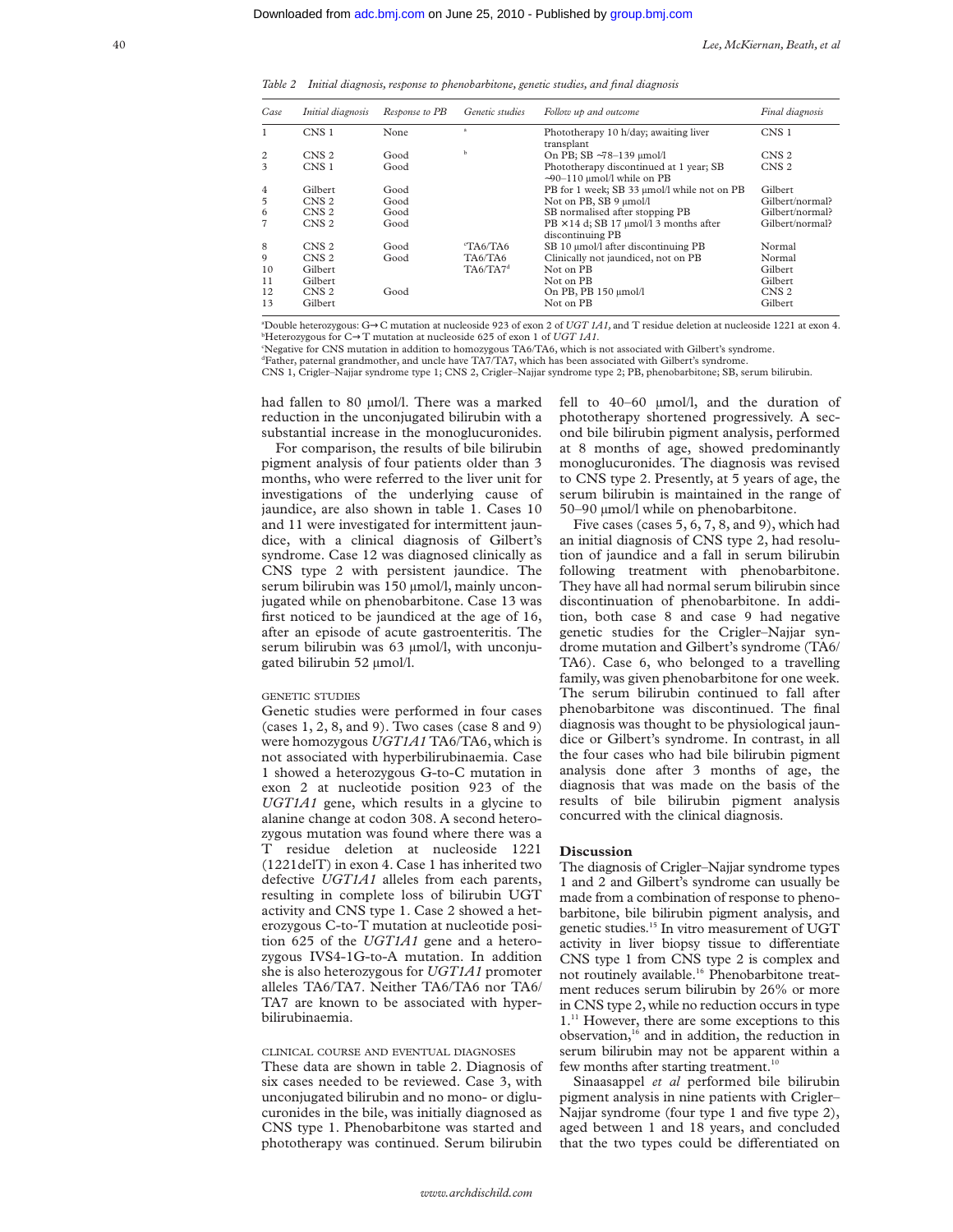the basis of bile bilirubin pigment analysis.<sup>11</sup> However, such a delay in confirming the diagnosis is unacceptable in clinical practice, as clinicians usually face enormous pressure from parents to confirm or exclude the possibility of CNS type 1, especially in view of the eventual need for a liver transplant. Hence it would seem reasonable to perform bile bilirubin pigment analysis at a much younger age, especially during early infancy, when the majority of patients would still have significant jaundice.

However, before recommending routine analysis of bile bilirubin pigments in early infancy, the effect of maturation of UGT needed to be considered. Ciotti *et al* observed a delayed response to phenobarbitone in a child with CNS type 2, who was initially diagnosed as type 1 because of non-response to phenobarbitone for the first 7 months of life.<sup>10</sup> They attributed such delay to a simple developmental phenomenon, causing slow development of the secondary structural changes necessary for UGT activity. Such a developmental phenomenon could explain the observations made in this study that bile bilirubin pigment analysis performed early in life showed low levels of unconjugated bilirubin and monoglucuronides in the bile because of relatively low activity of the enzyme UGT. With maturation and the introduction of phenobarbitone, the process of glucuronidation increased and the serum bilirubin fell. Rubaltelli *et al* observed that with phenobarbitone treatment there was an absolute increase in the monoglucuronide concentration but not the diglucuronide concentration in the bile.12 We observed that in case 3, after phenobarbitone treatment, there was a



Figure 1 Proposed schematic investigation of prolonged unconjugated<br> *hyperbilirubinaemia*. SB, serum bilirubin.<br> **herapy** if necessary (fig 1). Such patients *hyperbilirubinaemia. SB, serum bilirubin.*

significant increase in both the mono- and diglucuronides in the bile.

We have shown that while bile aspirate for bilirubin pigment analysis can be performed with relative ease and safety during the first 3 months of life, analysis of bile bilirubin pigment at such a young age often showed high levels of unconjugated or monoconjugated bilirubin in the bile. As outlined above, this reflects the immaturity of hepatocytes at a very young age, leading to relative UGT deficiency. It has been shown previously that UGT activity is low in the neonatal period and increases gradually to adult values after 3 months of age.<sup>17</sup> This immaturity had led to overestimation of the severity of the disease and an overdiagnosis of the Crigler–Najjar syndrome, both type 1 and type 2, in our cases. A subsequent review of the initial diagnoses was necessary in six of nine instances. In five cases, normalisation of serum bilirubin after discontinuation of phenobarbitone made the diagnosis of CNS type 2 unlikely. In case 3, who had had two analyses of bile bilirubin pigments, the second analysis showed a marked increase of bilirubin monoglucuronides and reduced unconjugated bilirubin compared with the first analysis, which consisted of predominantly unconjugated bilirubin.

In case 2, whose initial diagnosis of CNS type 2 concurred with the final diagnosis, bile bilirubin pigment analysis was performed when the patient was on phenobarbitone. In case 3—who had a second bile bilirubin analysis that showed predominantly a monoglucuronide, consistent with the clinical picture of CNS type 2—the bile bilirubin pigment analysis was performed after phenobarbitone was started. It would therefore be reasonable to recommend performing bile bilirubin pigment analysis while the patient is on phenobarbitone.

In has been shown convincingly that mutations in the *UGT1* gene—the gene locus encoding the enzyme UGT in patients with CNS type 1—are responsible for abolishing the hepatic UGT activity in vitro in COS cells.<sup>18</sup> Mutation analysis for both Crigler–Najjar syndrome and Gilbert's syndrome is now available.<sup>19</sup> This is useful for confirmation of the clinical diagnosis and for genetic counselling, but is complicated and not routinely available.<sup>15</sup> The only CNS type 1 case in this series was shown to be a double heterozygote for mutations responsible for CNS type 1. In addition, two patients with initial diagnosis of CNS type 2, but who subsequently had normal levels of serum bilirubin without phenobarbitone, were found to be homozygous of TA6/TA6, which is not associated with Gilbert's syndrome.

As a result of this study, we subsequently reviewed the policy of investigating children with prolonged unconjugated hyperbilirubinaemia. The protocol has been revised to avoid performing bile bilirubin pigment analysis too early and thereby overdiagnosing Crigler– Najjar syndrome types 1 and 2. After excluding other more common causes of unconjugated hyperbilirubinaemia, a therapeutic trial of phenobarbitone at a dose of 5 mg/kg body weight should be started while continuing photo-